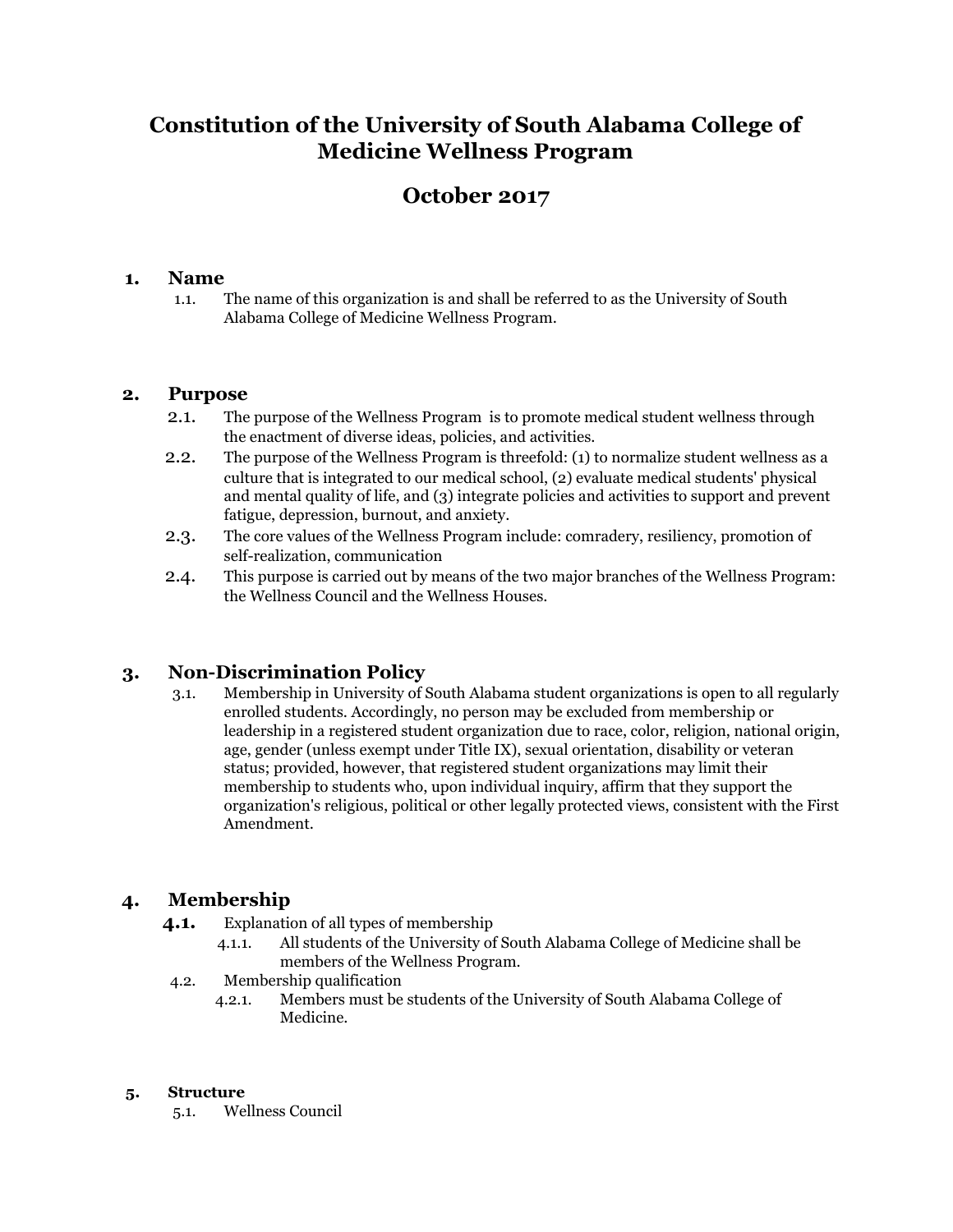- 5.1.1. The Wellness Council shall meet once a month to manage the Wellness Program, to plan events, and determine how to best advocate for the wellness of medical students.
- 5.2. Wellness Houses
	- 5.2.1. There shall be five Wellness Houses: Apalachee (Green), Tensaw (Yellow), Blakeley (Orange), Mobile (Red), and Spanish (Blue). Each House shall consist of medical students from all four classes. Students shall be equally sorted amongst the five Wellness Houses during their M1 Orientation. This process shall be facilitated by the M2 Wellness Officers.
- 5.3. Regular Wellness Program Events
	- 5.3.1. There shall be three types of events per semester:
		- 5.3.1.1. School-wide Event: Shall be planned by the Wellness Council and Student Affairs.
		- 5.3.1.2. Class-wide Event: Shall be planned by the Wellness Officers of each class.
		- 5.3.1.3. House-wide Event: Shall be planned by the House Leaders of each Wellness House.
- 5.4. Forum
	- 5.4.1. The Health & Wellness Counselor of the College of Medicine shall host Wellness Forums throughout the year to help medical students maintain a well balanced life in medical school by providing tips, advice, workshops, etc.

#### **6. Officers**

- 6.1. Wellness Council
	- 6.1.1. Wellness Council Officers:
		- 6.1.1.1. The Wellness Council Officers shall be elected at the beginning of the academic year (August, not June). M3s that have been involved with the Wellness Program, as determined by attended at least half of the meetings over the past year, will be eligible for running for Wellness Council Officer. The term of the following offices shall be for one academic year.
		- 6.1.1.2. President: The President of the Wellness Council shall provide leadership and direction to the organization. The President shall preside over meetings and oversee all activities of the Council. The President shall ensure the continuity of leadership by providing opportunities for new leaders to develop and be mentored.
		- 6.1.1.3. Vice President: The Vice President (VP) of the Wellness Council shall preside over meetings in the absence of the President. The Vice President shall coordinate programs with the President. The Vice President shall identify and recruit new organization volunteers and provide mentorship to new officers. The Vice President of the Wellness Council shall oversee all correspondence for the Council. The VP shall maintain official minutes from meetings, disperse minutes to all members after each regular meeting, and keep attendance for regular meetings of the Wellness Council. The VP shall maintain an accurate contact list for of all Wellness Program leadership.
		- 6.1.1.4. Treasurer: The Treasurer of the Wellness Council shall oversee the Wellness Program budget, report regularly on the finances of the program, and complete and submit an annual financial report to the Office of Student Affairs. The Treasurer will work closely with the Office of Student Affairs, as the Wellness Program is an extension of that office.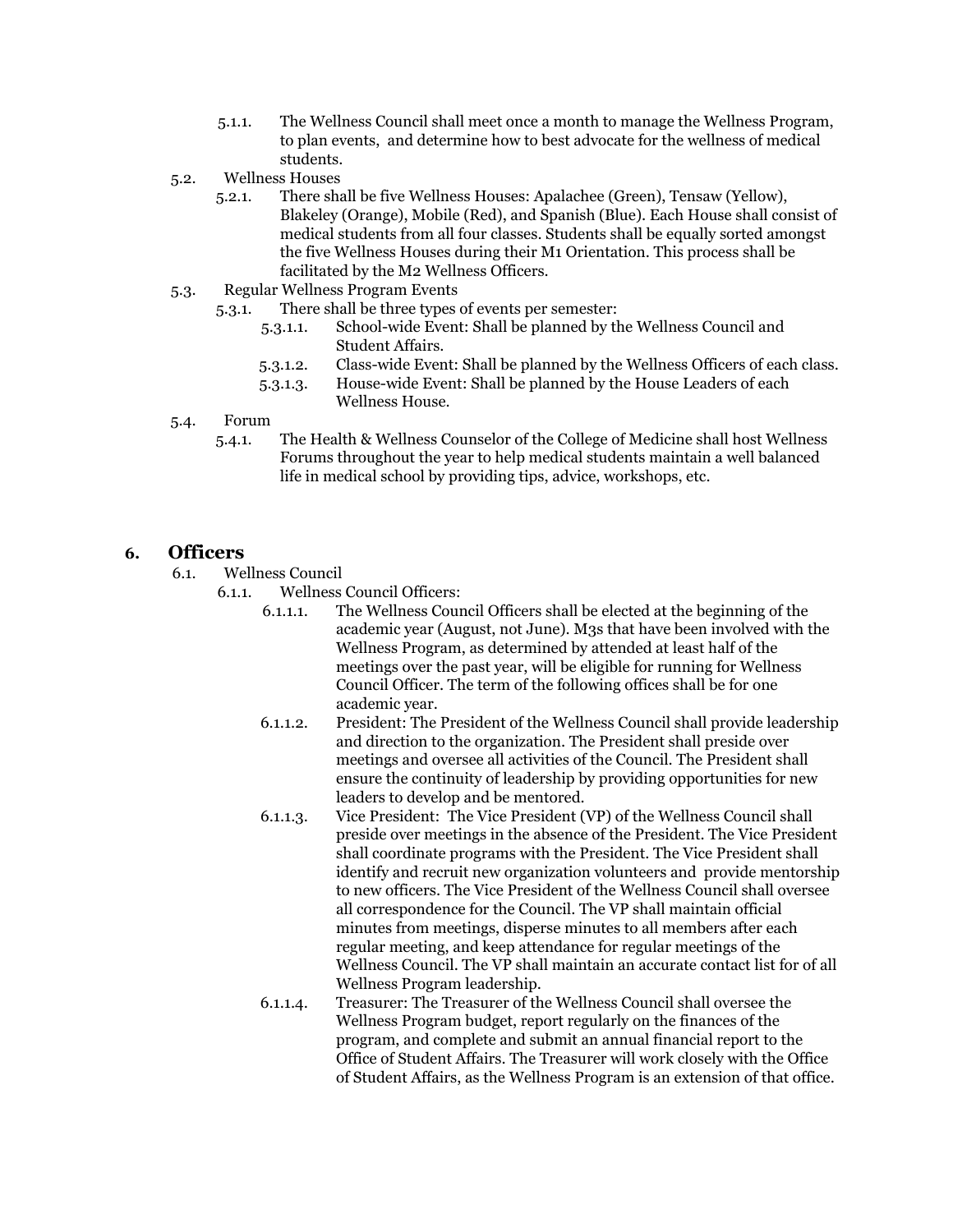The Treasurer shall also serve as the SGA Representative for the Wellness Council to ensure eligibility for SGA funding.

- 6.1.2. Wellness Class Officers: Each class shall elect four Wellness Officers. Two of the four positions will be filled by the two Aid to Impaired Medical Students (AIMS) Representatives elected by each class. Elections for this position shall occur at the time of the M1 Officer elections, as sponsored by Student Affairs.The term length shall be 4 years. Wellness Officers shall represent their respective classes at Wellness Council meetings. Wellness Officers shall be responsible for planning and budgeting for college events sponsored by the Wellness Program, and carry out the mission of the Wellness Program for their class. M2 Class Officers shall plan any Wellness activities needed for M1 Orientation. The Wellness Program shall send at least one Wellness Class Officer to each Student Assembly meeting. Which Wellness Class Officer attends each Student Assembly meeting shall be coordinated at the beginning of the academic year by the Wellness Council Vice President.
- 6.1.3. External Affairs Representatives: The Wellness Officers shall serve on various USACOM Committees, primarily to represent the Wellness Council and advocate for medical student wellness. These external committees shall include, but are not limited to the Student Affairs Committee and the Curriculum Committee. For the Student Affairs Committee and Curriculum Committee, one M2 and one M4 Wellness Officer shall be selected by the officers of their classes and shall serve for that academic year.
- 6.2. Wellness Houses
	- 6.2.1. House Leaders: Each of the five Wellness houses shall have four House Leaders, one from each class. House Leaders shall elected halfway through the M1 year and they shall serve for the remainder of that academic year and the following 3 years after. House Leaders shall represent their respective houses at Wellness Council Meetings. They shall be responsible for planning and budgeting house events sponsored by the Wellness Program and shall aid in communication between the Wellness Council and USACOM medical students.

#### 6.3. Vacancies

 6.3.1. If a vacancy should occur in any of these positions, it shall be filled by a class ballot as soon as possible. The election process shall be organized by the Wellness Officers of the class from which the vacancy arose.

# **7. Advisor Roles and Responsibilities**

- 7.1. Advisors to the University of South Alabama College of Medicine Wellness Program shall be members of faculty for the University of South Alabama College of Medicine.
- 7.2. Wellness Council
	- 7.2.1. The Wellness Council shall have faculty advisors that will serve as a resource for the Wellness Program, assist student leadership in making decisions, and provide appropriate guidance. The Wellness Council Advisors shall be selected at the beginning of the academic year. It is up to the discretion of the Wellness Council to add advisors as they see fit to best serve the mission and purpose of the Wellness Program. The Associate Dean of Medical Education and the College of Medicine Health & Wellness Counselor shall be advisors for the Wellness Council by default.
- 7.3. Wellness Houses
	- 7.3.1. House Advisors (or "House Mentors"): Each of the five Wellness houses shall have two faculty advisors. One shall be appointed from the preclinical faculty. The other advisor shall be appointed from the clinical faculty. It is up to the